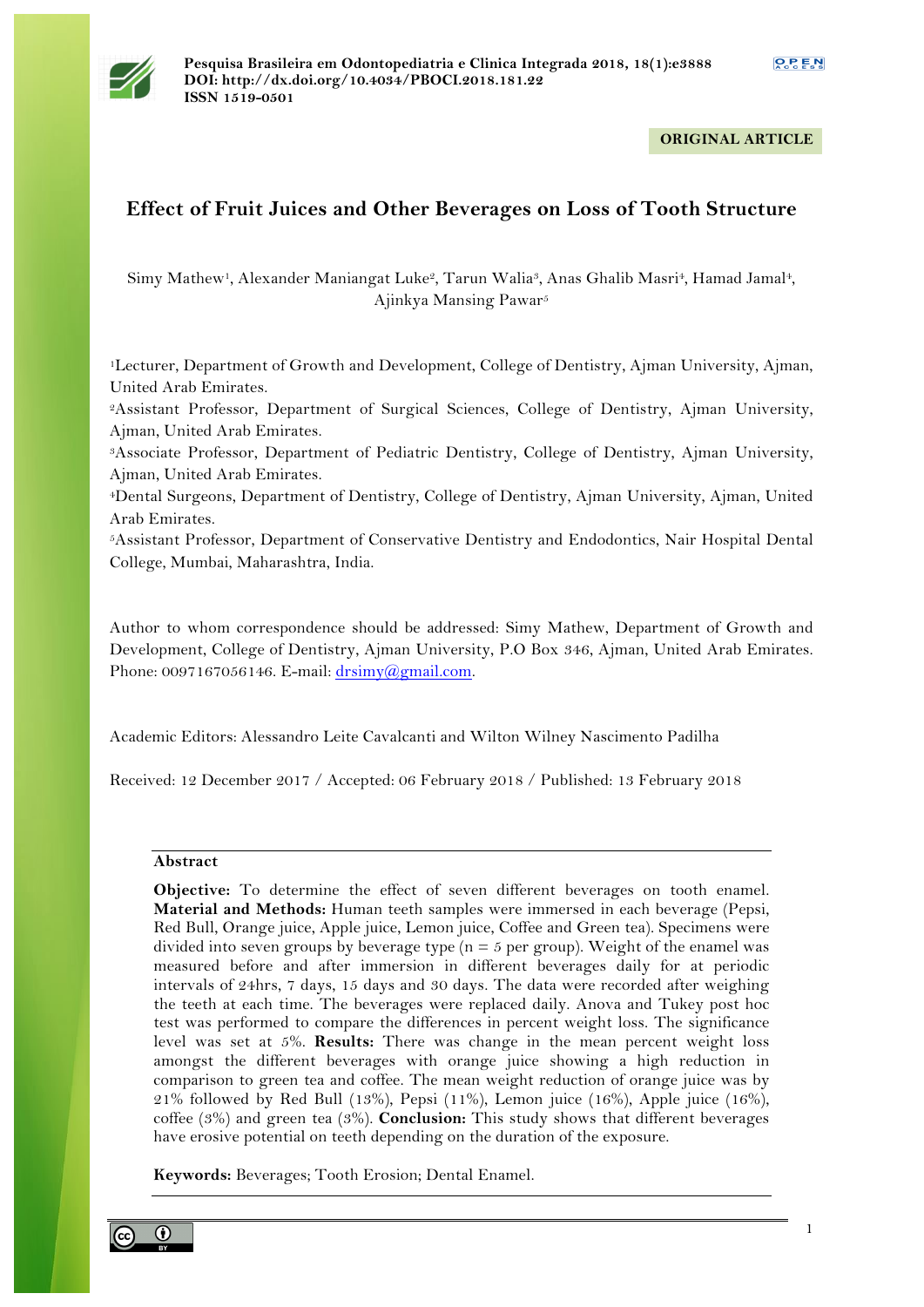## **Introduction**

Dental erosion is defined as localized loss of the sound tooth surface by a chemical process of acidic solution of low pH of nonbacterial process [1]. Generally most common cause of dental erosion is by acidic foods and beverages. In general, foods and beverages with a pH below 5.0-5.7 have been known to trigger dental erosion effects more often. Acidic beverages and foods lower the pH level of the oral cavity so consuming those causes the teeth to demineralize and loss of hard structure gradually [2].

Common extrinsic factors like beverages with low pH values that causes erosion include fruit juices, sport drinks, wine, beer, and carbonated drinks [3]; orange, and apple juice are common drinks among fruit juices. Frequency of intake of acidic beverages is a higher factor for dental erosion. The use of fruit juices, especially as pacification and night feeding, increases the risk of dental erosion [4].

Dental erosion can occur by non-extrinsic factors too. Intrinsic factors of dental erosion also known as permolysis, whereby gastric acid from the stomach comes into contact with the teeth. People with diseases such as anorexia nervosa, bulimia and gastro esophageal reflux disease (GERD) often suffer from this. The facial surfaces of upper incisors have higher susceptibility to erosion as they are not prone to the protective action of saliva. The most severe erosive lesions are typically found in the palatal surfaces of the upper teeth because of the abrasive effect of the tongue. Studies have revealed that the tongue is able to remove already softened enamel and dentin [5].

Caloric beverage consumption in the United Arab Emirates has drastically increased over the past few years. A study done in the United Arab Emirates revealed that consumption of caloric beverages like fruit juices and sugared sodas accounted for up to 70% of liquid intake [6]. A study among university students at Ajman revealed that majority of students preferred energy drinks over nutritional health drinks [7]. The relation between excessive consumption of sweetened beverages and tooth erosion has been demonstrated in dental literature [7-9].

A previous study developed in Shanghai among 3 to 6 year old Chinese children revealed 15.1% of dental erosion, with a higher prevalence among the 4 year old. Dental erosion was influenced by habits of vinegar/coffee/tea consumption, mother's educational background, birthplace, and regurgitation [10]. In Saudi Arabia, high erosion rates were associated with high consumption of aerated beverages among young men [11].

Diet plays a major role in the erosion of tooth structure. With a paradigm shift in eating and drinking patterns, there is a considerable effect on the tooth enamel and dentin. There is a transition in the patterns of beverage drinking over the years. A study done in the United Arab Emirates among college students revealed that there is an increase in the consumption of energy drinks after the age of 15 years [7].

A previous research done in Northwest England showed that 81% of the students consumed fizzy drink with the males having high frequency per week than females [12]. An analysis of beverages sold in Australian schools showed that the aerated drinks and fruit juices produced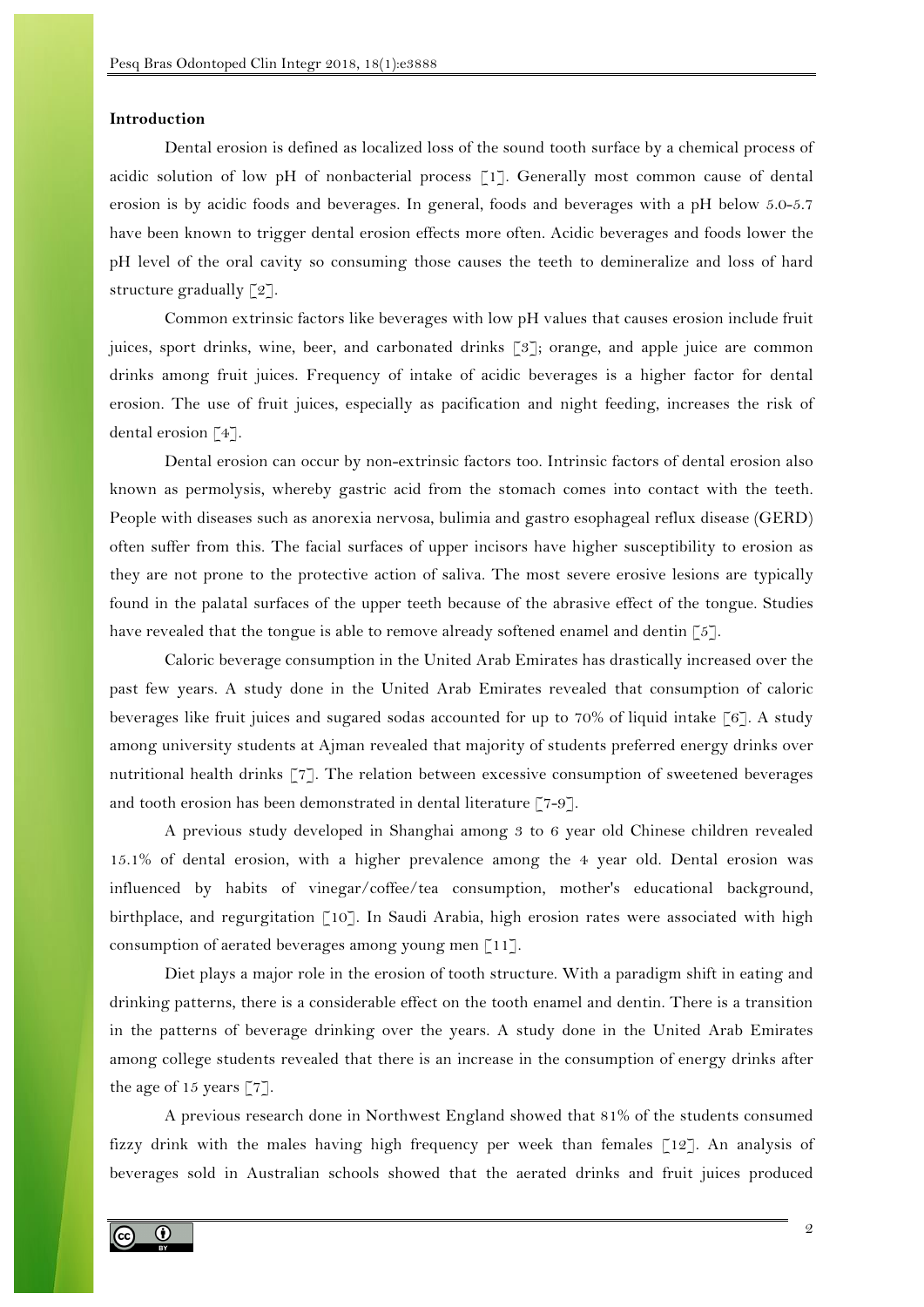significant dental erosion in vitro, with weight loss, surface loss and release of calcium ions from the tooth enamel [13]. The percentage of weight loss was higher in the energy drinks although they showed linear progression with time [14].

In bovine teeth the maximum erosive effect was obtained by Coca Cola at 180 minutes in comparison to 3 other soft drinks [14]. Some researchers have shown that all sport beverages have dental erosive effect except the two kinds of the powdered fruit flavoured drinks [15].

Citric acids have more potential in erosion of the teeth than original orange juice and the synthetic orange juice while the synthetic and original orange juices have similar degree of erosive potential [16]. A new trend of flavoured water has been taking the reins over plain water. Research has shown that flavoured waters have similar erosive potential as compared to that of orange juice and may contribute significantly to the tooth erosion in people who consume these beverages on a regular basis [17].

Study showed enamel hardness reduced by Diet Coca-Cola more than regular type and the various temperatures did not show significant difference on the results [18]. The temperature of acidic drinks greatly influences erosion of the tooth structure [19,20]. The effect of high temperatures was seen to have an effect of enamel softening [21].

Various studies have determined the role of pH of the drinks on the erosion of teeth. The lower pH of drinks is a significant contributing factor to erosion [22], however, some authors have demonstrated that dental erosion can be initiated at even higher pH levels [23]. A previous study showed that the low pH of the drinks affected the smear layer and caused significant erosion on application of friction post exposure  $\lceil 24 \rceil$ . Saliva by itself has been identified as one of the potential reducers of enamel loss due to erosion. The action of saliva in addition to fluorides has been known to considerably reduce loss of tooth structure by erosion [25].

It has been shown that green tea supplementation with soft drink can reduce erosive potential against dentin, but the difference was significant only for Coca-Cola [26]. Reduction and prevention of enamel loss was proven associated to extended exposure time to calcium fortified 100 percent juices [27]. On comparing the effects of beverages on tooth enamel and tooth colored restoration showed that the erosion of enamel was higher than tooth-colored restorative materials. Orange juice caused the highest erosion, followed by apple juice [28]. Another study used alcoholic and non-alcoholic beverages that showed a significant amount of erosion of dental composite materials and teeth [29]. Therefore, the objective of this study was to determine the effect of different beverages on tooth enamel.

#### **Material and Methods**

Seven test beverages were used (Pepsi, Red Bull, lime juice, orange juice, apple juice, coffee, green tea) (Table 1).

Thirty-five extracted upper and lower anterior permanent teeth, free of caries and micro fracture, were all cleaned of calculus and debris. Access cavity preparation had been done on the

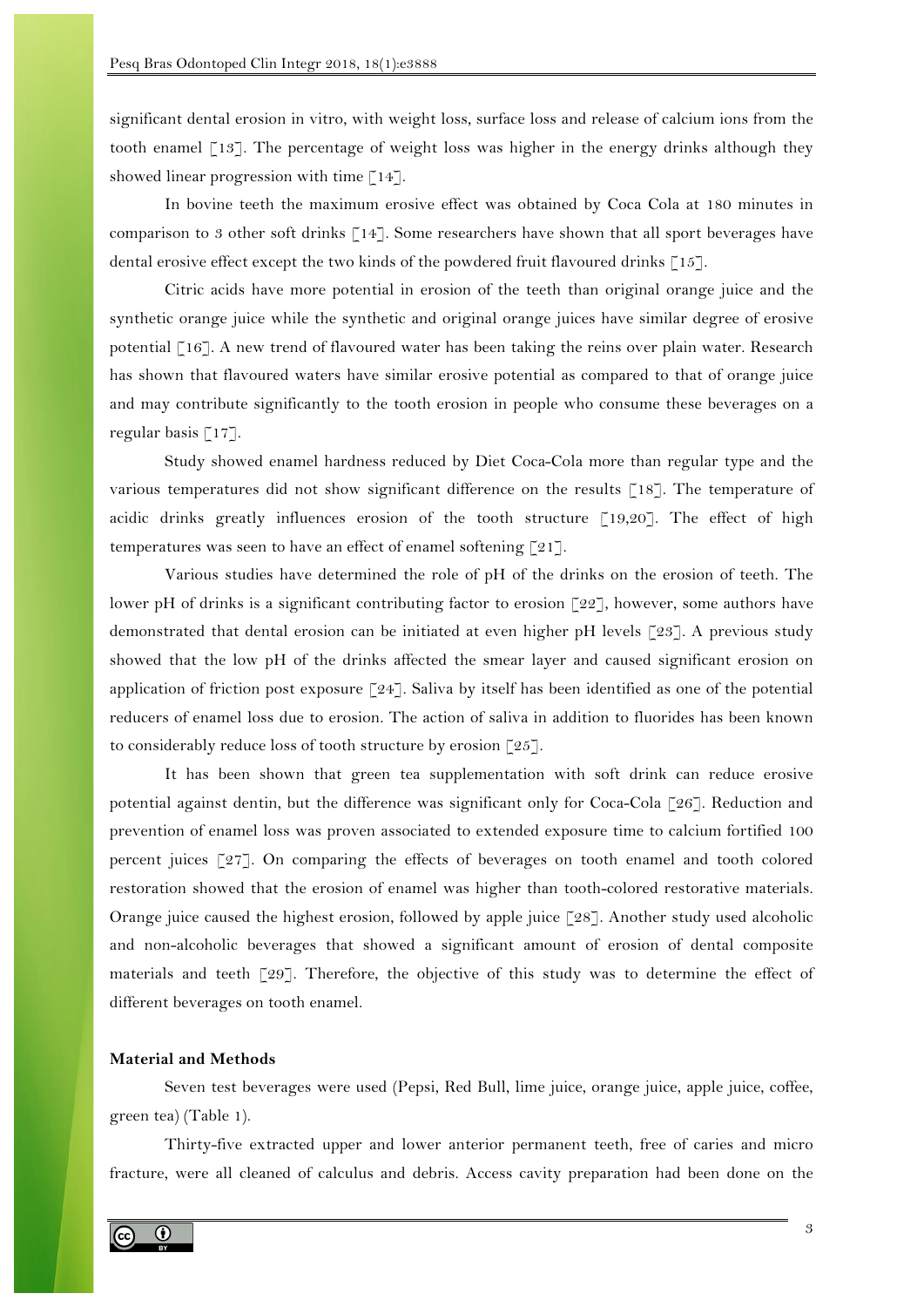selected teeth previously as the teeth were obtained from the preclinical endodontic lab at Ajman University, College of Dentistry.

| Beverages    | $\sim$<br>Grouping | <b>Ingredients List</b>                                                                              |   |  |
|--------------|--------------------|------------------------------------------------------------------------------------------------------|---|--|
| Pepsi        |                    | carbonated soft drink carbonated water, high fructose corn syrup, caramel color, sugar, phosphoric 2 |   |  |
|              |                    | acid, caffeine, citric acid and natural flavors                                                      |   |  |
| Red Bull     | energy drink       | caffeine, taurine, glucuronolactone, B-group vitamins, sucrose, and glucose                          | 3 |  |
| Orange Juice | fruit juice        | Reconstituted orange juice                                                                           |   |  |
| Apple Juice  | fruit juice        | Reconstituted apple juice                                                                            |   |  |
| Lemon Juice  | fruit              | Freshly squeezed lemon juice                                                                         |   |  |
| Coffee       | hot or cold drink  | Instant coffee prepared (Nescafe brand)                                                              |   |  |
| Green Tea    | hot drink          | Tea bags dipped in hot water (Lipton brand)                                                          |   |  |

**Table 1. Beverage characteristics.**

The accessed canals were filled with flowable composite and self-cure glass ionomer. The teeth had been previously stored in a sodium hypochlorite with distilled water (1:9) and were distributed randomly. Each group contained five teeth and was placed in separate glass containers. All containers were labeled. Glass containers were chosen as plastic containers may dissolve or leach and produce some material and can cause a change as a result. A hole was made at the end of root for hanging the teeth to immerse the crown only without root within the beverages. Prior to specimen immersion; each beverage was tested for pH using pH-indicator strips (McolorpHast, EMD Millipore, Massachusetts, USA).

Initial weights of all permanent anterior teeth were measured prior to beverage immersion by using calibrated digital balance - KERN 770 (Kern & Sohn GmbH, Balingen, German). The containers were filled with beverages and hot drinks in which the teeth were immersed, and then the containers were placed in an incubator which maintained body temperature at 370C.

After 24h the teeth were removed and rinsed with tap water then dried for 10 minutes. Next, the teeth were weighed again. The teeth were immersed for the second time in beverages and hot drinks for 1 week and then removed, rinsed, dried and weighed. This process was repeated for the third time, but the teeth were immersed for 15 days and then repeated for fourth time, but the teeth were immersed for 1 month. The data were recorded after weighing the teeth at each time. The beverages were replaced daily. The percentage of weight loss was calculated.

#### Statistical Analysis

The data obtained was entered into excel. Weight differences were calculated and tabulated. The data was then analyzed using SPSS (Statistical Package for the Social Sciences) version 22. ANOVA and Tukey post hoc test was performed to compare the differences in percent weight loss. The significance level was set at 5%.

## Ethical Aspects

Ethical Approval was obtained from the Research Ethics Committee at the Ajman University, College of Dentistry, Ajman, United Arab Emirates.

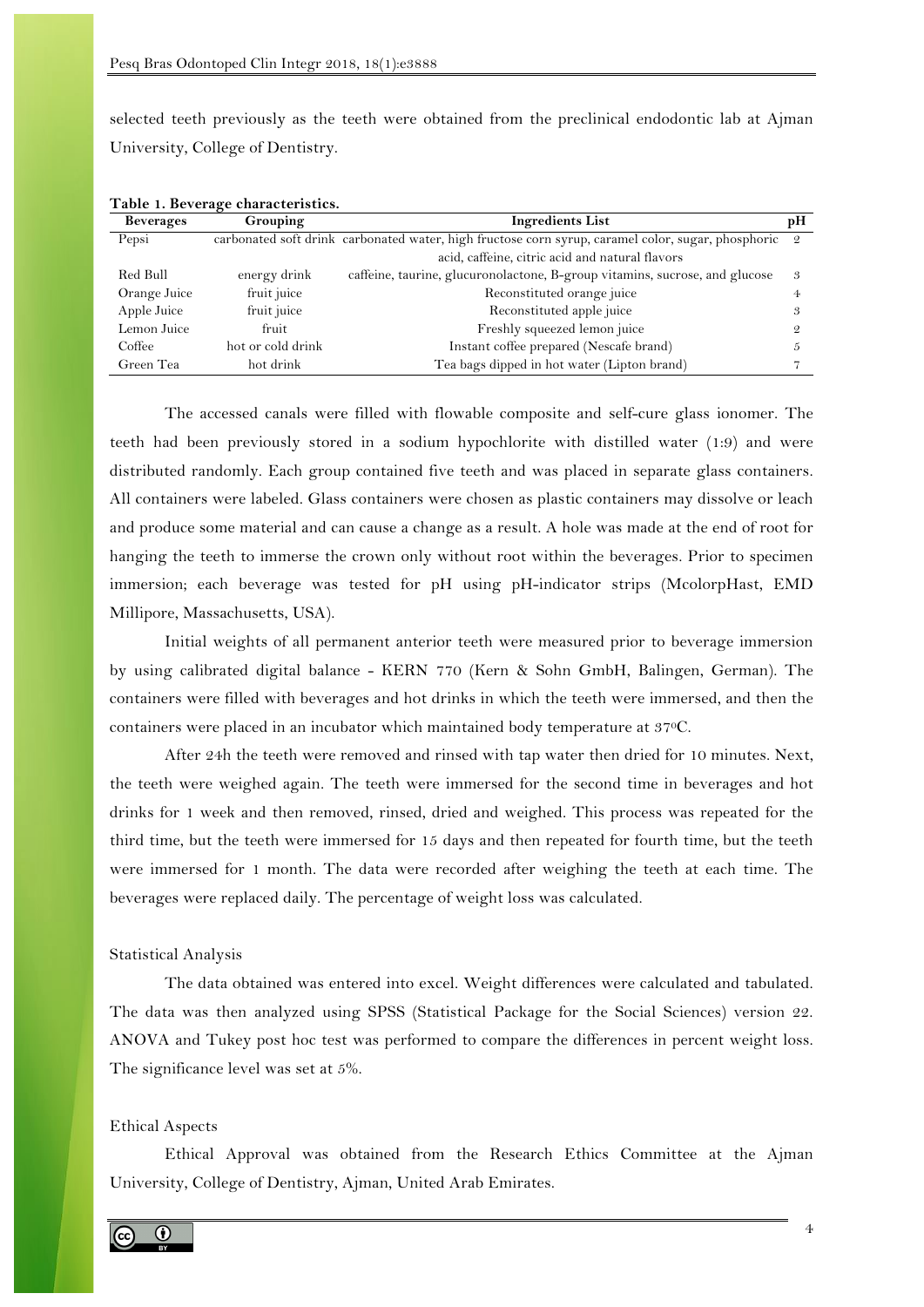#### **Results**

Analyses showed statistical significance in the mean percent weight loss among different beverages at different time intervals. Significant differences were observed among the different groups at intervals of 24hrs, 1 week, 15 days and 1 month. There was a statistically significant reduction of weight of the tooth when immersed in Red Bull energy drink in comparison to all the other beverages at 24hrs time interval. The mean percent weight loss of the teeth immersed in Red Bull energy drink varied from 3% to 7% across the various beverages. Statistical significance in mean percent weight loss at 1 week was seen to be the highest when comparing lemon juice to coffee with 7.23% difference of mean percent of weight loss. At 15 days, Red Bull, orange juice and lemon juice showed 11% difference in comparison to coffee and green tea; which increased further to a maximum of 20% difference seen in teeth immersed in orange juice.

The comparisons of the mean percent weight loss between the different beverages reveals that in a 30 day period the highest loss was in orange juice, followed by Red Bull, apple juice Pepsi, lemon juice, green tea and coffee (Figure 1).



**Figure 1. Relation between tooth weight loss and time.**

On comparing the difference in the mean percent weight loss of each beverage over time, the ANOVA revealed significant differences between different time periods for all the beverages except green tea (Table 2). Post Hoc tests on each showed that the statistically significant difference in the mean percent weight loss was evident for most beverages at 1 month time period.

The weight loss of the tooth was statistically significant at 7 days, 15 days and 30 days in comparison to 24hrs for lemon juice. Also there was a significant difference at 24hrs compared to 15 days and 1 week compared to 1 month. The mean percent weight loss was statistically significant only between 24hrs and 1 month time periods showing a difference of 3.1% for the teeth immersed in coffee. The weight loss of the teeth immersed in apple juice showed a significant difference at 1 month to 24hr, 1 week and 15 days (16%, 14% and 8.5% respectively). A significant difference at 1

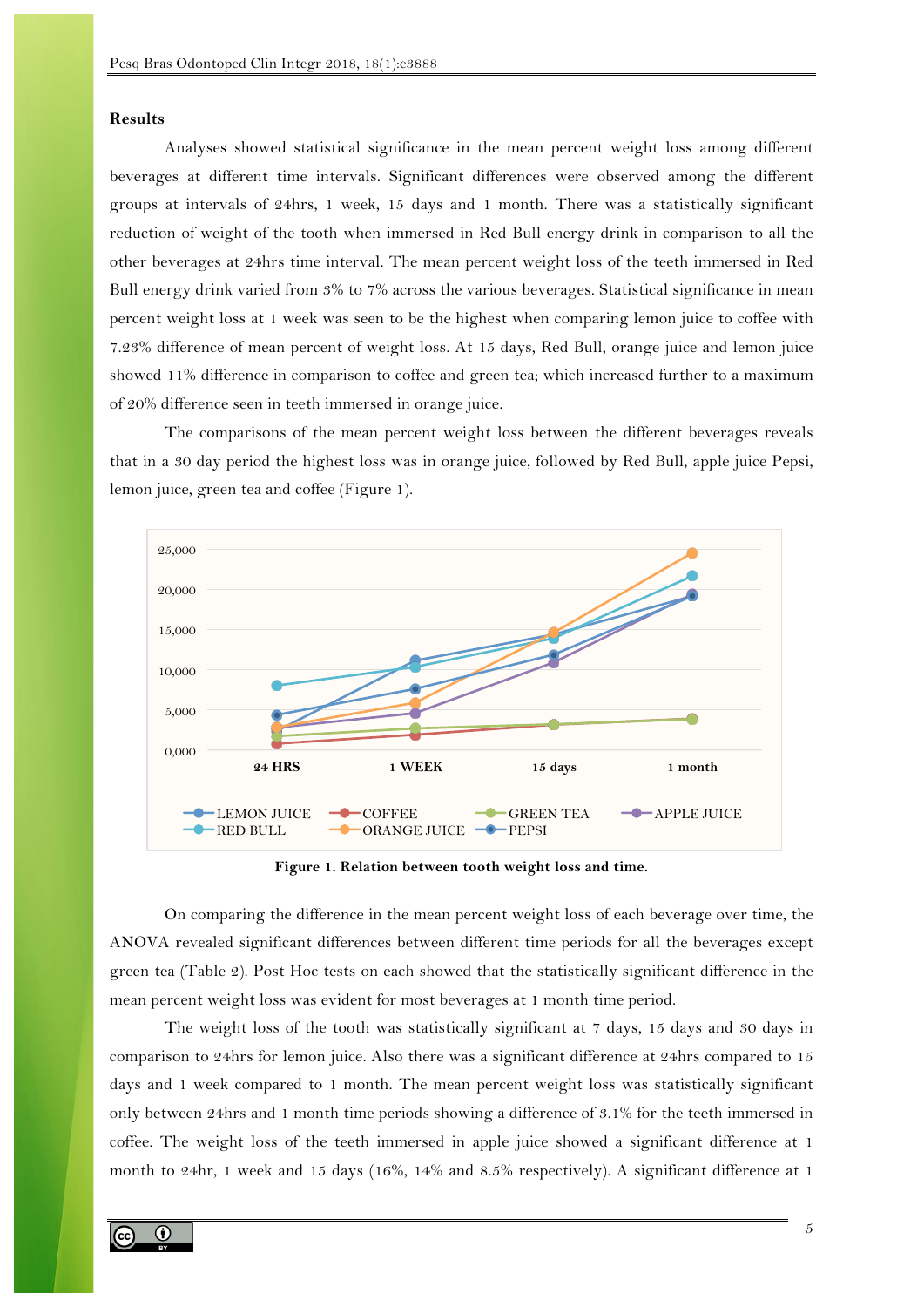month to 24hr, 1 week and 15 days (13%, 11% and 7% respectively) was noted in the weight loss of the teeth immersed in Red Bull energy drink. The mean percent weight loss of the tooth immersed in orange juice showed a significant difference at 1 month to 24hr, 1 week and 15 days. Pepsi showed significant weight loss at the 1 month period in comparison to each time period. Statistical analysis reveals that the highest mean percent weight loss was seen in orange juice followed by Red bull, Pepsi, Lemon Juice, apple juice, coffee and green tea (Table 2).

| $\sim$ $\sim$ $\sim$ $\sim$ $\sim$ $\sim$ |               |                   |                |            |  |  |
|-------------------------------------------|---------------|-------------------|----------------|------------|--|--|
| Beverage                                  | <b>24 Hrs</b> | 1 Week            | 15 Days        | 1 Month    |  |  |
| Lemon Juice                               | 2.3(0.9)      | 11.15(5.0)        | $14.39(3.1)^a$ | 19.15(3.7) |  |  |
| Coffee                                    | 0.79(0.4)     | 1.88(1.0)         | 3.14(1.8)      | 3.89(2.0)  |  |  |
| Green Tea                                 | 1.73(1.3)     | $2.69(1.4)^{b,c}$ | 3.22(1.5)      | 3.84(1.9)  |  |  |
| Apple Juice                               | 2.77(1.9)     | 4.59 $(2.2)^{b}$  | 10.89(3.3)     | 19.41(5.6) |  |  |
| Red Bull                                  | 8.02(1.5)     | $10.33(1.5)^a$    | 13.93(3.5)     | 21.67(2.9) |  |  |
| Orange Juice                              | 2.81(3.8)     | $5.90(4.1)^a$     | 14.59(10.6)    | 24.53(9.2) |  |  |
| Pepsi                                     | 4.37(0.8)     | 7.60 $(1.2)^a$    | 11.89(2.8)     | 19.17(4.1) |  |  |

**Table 2. Mean weight loss over different periods and among the various beverages.**

Values with different letters indicate statistically different mean percent weight loss among the different beverages.

## **Discussion**

The present in vitro study shows that there is alteration or reduction of tooth structure on exposure of the tooth to different beverages. Although it correlated the mean percent weight loss, there was no direct correlation performed to loss of hardness or presence of erosion on any of the sample.

The maximum weight loss of teeth structure from the crown in tooth immersed in orange juice over a 1-month period. This is similar to some studies, which also reveal that the lower pH of the orange juice or orange drink could be the contributing factor for the significant reduction of tooth structure [30]. In contrast some authors showed that the orange juice is not a significant factor in tooth erosion as it causes only mild rates of reduction of tooth structure [31]. Further studies on orange juice's effect on tooth hardness revealed that orange juice had milder effect on reduction of surface hardness in comparison to the carbonated soft drinks [32].

This research showed that the carbonated drink showed almost 7% lesser mean weight loss than studies performed in Australia [13]. In Brazil, it was demonstrated that the decrease in hardness of enamel was similar between cola drinks and a soy based orange juice [33], while in Denmark, erosion of teeth was ten times higher in cola drinks compared to that of orange juice. The proteins present in saliva drastically reduce this [30].

Red bull showed 21% reduction in weight of the immersed tooth specimens. This was in accordance with studies done across various sports drinks [15,34], which had higher erosive potential than carbonated drinks and fruit juices. Pepsi showed 14% mean percent weight loss. The studies done on carbonated cola drinks in various parts of the world is in agreement that; these beverages have an effect on reduction of tooth structure, hardness and cause erosion of the tooth structure [12,14,19].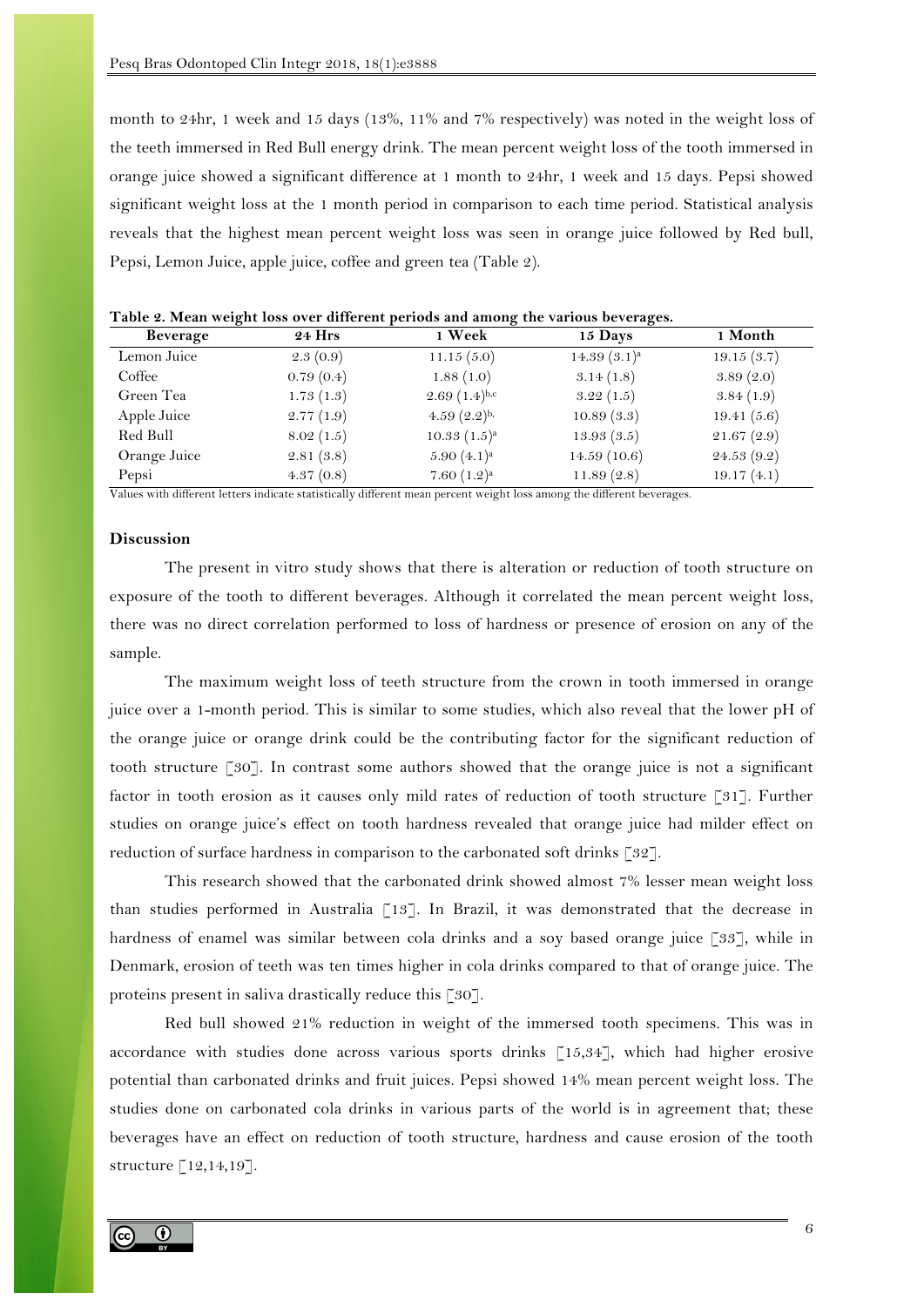The effect of carbonated drinks depends on the pH and acidity of the drink to determine the extent of the potential tooth damage possible [35]. Lemon juice caused significant reduction of the tooth structure at irregular levels and increased drastically as the incubation time varied [36]. In the present study the loss of structure for teeth immersed in fresh lemon juice was seen to increase significantly from 1 week to a period of 30 days.

Green tea and coffee showed least mean percent weight loss, which suggests them to be better beverages than most of the soft drinks or fruits juices. Green tea has been suggested to supplement the carbonated soft drinks in order to reduce the erosive potential of these drinks  $\lceil 26 \rceil$ . Apple juice also showed considerable effect on loss of tooth material as compared to a study done in India on different types of drinks with apple juice [37]. A previous review suggests that the effect of beverages on teeth is affected by the pH, acidity of the beverage, the method of sipping the beverage, the time the beverage is held in the mouth and the time the beverage is swished in the mouth [19]. Incorporation of fluoride in an attempt to reduce the erosive effects of beverages did not bring any significant difference in the rate of erosion of the teeth.

The present study did not consider the factors of saliva, which play a major role in the protection against erosion. Also immediate effect of the beverages on the tooth structure was not assessed. These factors need to be considered in further researches so that a better understanding of the physiological processes and its effects from diet can be displayed and methods or the appropriate action measures can be assumed to reduce these effects if potentially harmful.

## **Conclusion**

Considering the limitations of the present study, orange juice and Red Bull showed the highest mean percent weight loss. There was also significant weight loss with Pepsi and lemon juice. Green tea and coffee were perceived to be the least erosive of the beverages tested. All the beverages showed dissolution at different rates with time.

### **References**

1. Imfeld T. Dental erosion. Definitions, classification and links. Euro J Oral Sci 1996; 104(2):151-5. doi: 10.1111/j.1600-0722.1996.tb00063.x.

2. Gandara BK, Truelove EL. Diagnosis and management of dental erosion. J Contemp Dent Pract 1999;  $(1):16-23.$ 

3. Mandel L. Dental erosion due to wine consumption. J Am Dent Assoc 2005; 136(1):71-5. doi: 10.14219/jada.archive.2005.0029.

4. Jaeggi T, Lussi A. Prevalence, incidence and distribution of erosion. Monogr Oral Sci 2006; 20:44-65. doi: 10.1159/000093350.

5. Gregg T, Mace S, West NX, Addy M. A study in vitro of abrasive effect of the tongue on enamel and dentine softened by acid erosion. Caries Res 2009; 38(6):557-60. doi: 10.1159/000080586.

6. Ng SW, Zaghloul S, Ali H, Harrison G, Yeatts K, El Sadig M, Popkin BM. Nutrition transition in the United Arab Emirates (UAE). Eur J Clin Nutr 2011; 65(12):1328-37. doi: 10.1038/ejcn.2011.135.

7. Jacob S, Tambawel J, Trooshi FM, Alkhoury Y. Consumption pattern of nutritional health drinks and energy drinks among university students in Ajman, UAE. Gulf Med J 2013; 2(1):22-6.

8. Owens BM, Mallette JD, Phebus JG. Effects of carbonated cola beverages, sports and energy drinks and orange juice on primary and permanent enamel dissolution. Austin J Dent 2014; 1(1):1004.

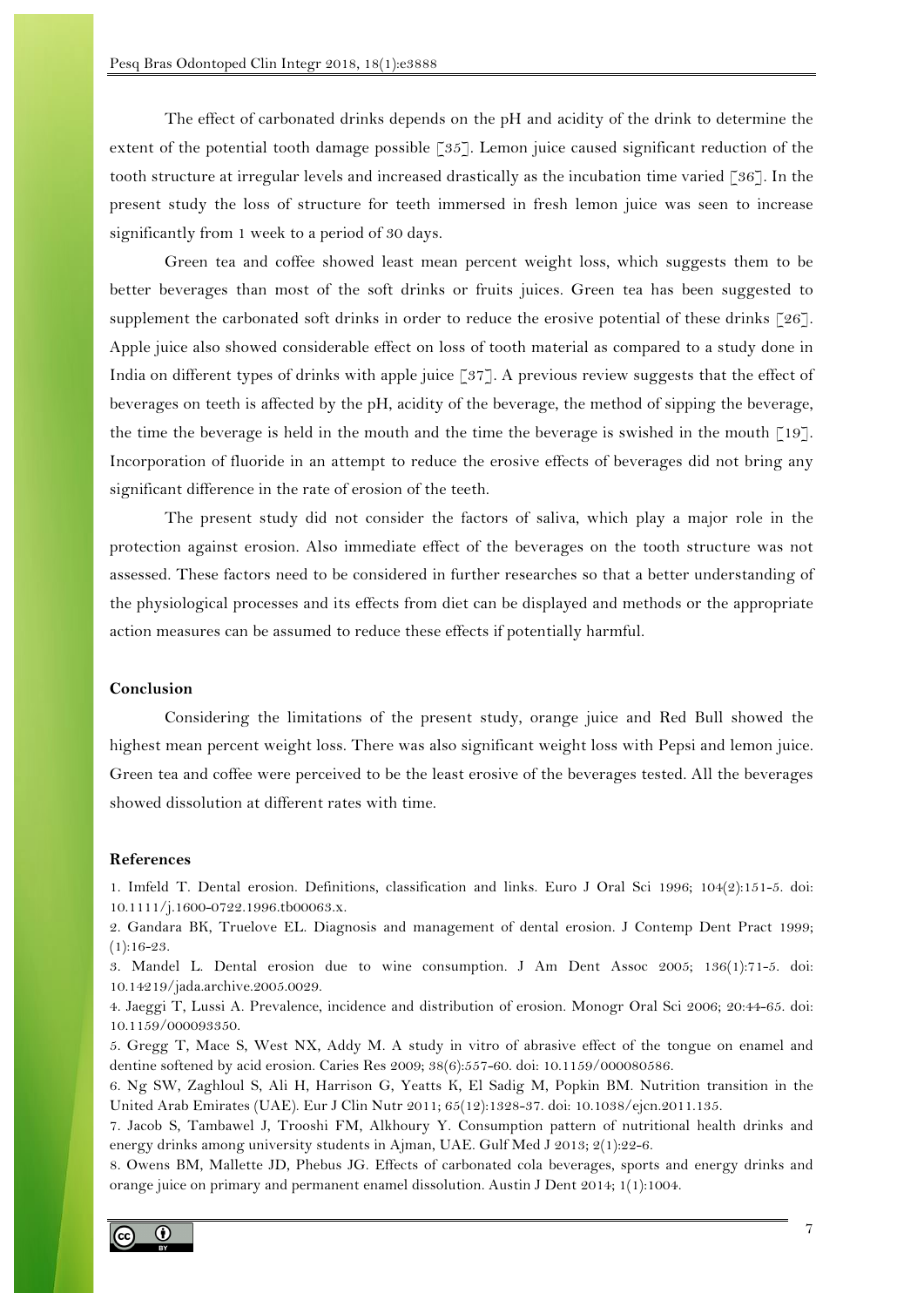9. Gambon DL, Brand HS, Veerman EC. Dental erosion in the 21st century: What is happening to nutritional habits and lifestyle in our society?. Br Dent J 2012; 213(2):55-7. doi: 10.1038/sj.bdj.2012.613.

10. Tao DY, Hao G, Lu HX, Tian Y, Feng XP. Dental erosion among children aged 3-6 years and its associated indicators. J Public Health Dent 2015; 75(4):291-7. doi: 10.1111/jphd.12098.

11. Johansson AK, Johansson A, Birkhed D, Omar R, Baghdadi S, Khan N, Carlsson GE. Dental erosion associated with soft-drink consumption in young Saudi men. Acta Odontol Scand 1997; 55(6):390-7.

12. Bardsley PF, Taylor S, Milosevic A. Epidemiological studies of tooth wear and dental erosion in 14-yearold children in North West England. Part 1: The relationship with water fluoridation and social deprivation. Br Dent J 2004; 197(7):413-6. doi: 10.1038/sj.bdj.4811722.

13. Cochrane NJ, Cai F, Yuan Y, Reynolds EC. Erosive potential of beverages sold in Australian schools. Aust Dent J 2009; 54(3):238-44. doi: 10.1111/j.1834-7819.2009.01126.x.

14. Sener Y, Botsali MS, Kucukyilmaz E, Tosun G, Altunsoy M. Influence of soft drinks on dental enamel: An in vitro study. J Pediatr Dent 2013; 1:42-5. doi: 10.4103/WKMP-0028.117445.

15. Cochrane NJ, Yuan Y, Walker GD, Shen P, Chang CH, Reynolds C, Reynolds EC. Erosive potential of sports beverages Aust Dent J 2012; 57(3):359-64. doi: 10.1111/j.1834-7819.2012.01708.x.

16. S Scaramucci T, Hara AT, Zero DT, Ferreira SS, Aoki IV, Sobral MA. Development of an orange juice surrogate for the study of dental erosion. Braz Dent J 2011; 22(6):473-8. doi: 10.1590/S0103- 64402011000600006.

17. Rees J, Loyn T, Hunter L, Sadaghiani L, Gilmour A. The erosive potential of some flavoured waters. Eur J Dent 2007; 1(1):5-9.

18. Sirimaharaj V, Brearley Messer L, Morgan MV. Acidic diet and dental erosion among athletes. Aust Dent J 2002; 47(3):228-36. doi: 10.1111/j.1834-7819.2002.tb00334.x.

19. Bamise CT, Kolawol KA, Oloyede EO. The determinants and control of soft drinks-incited dental erosion. Rev Clín Pesq Odontol 2009; 5(2):141-54.

20. Khamverdi Z, Vahedi M, Abdollahzadeh S, Ghambari MH. Effect of a common diet and regular beverage on enamel erosion in various temperatures: An in-vitro study. J Dent 2013; 10(5):411-6.

21. Benjakul P, Prommontri P, Chuenarrom C, Leggat U. Effects of sour curry temperature with fermented shrimp paste on surface hardness of tooth enamel. Songklanakarin J Sci Technol 2011; 33(4):419-23.

22. Ehlen LA, Marshall TA, Qian F, Wefel JS, Warren JJ. Acidic beverages increase the risk of in vitro tooth erosion. Nutr Res 2008; 28(5):299-303. doi: 10.1016/j.nutres.2008.03.001.

23. Pinto SCS, Batitucci RG, Pinheiro MC, Zandim DL, Spin-Neto R, Sampaio JEC. Effect of an acid diet allied to sonic tooth brushing on root dentin permeability: An in vitro study. Braz Dent J 2010; 21(5):390-5. doi: 10.1590/S0103-64402010000500002.

24. Pashely DH. Smear layer: Physiological considerations. Oper Dent 1984; 3:13-29.

25. Buzalaf MAR, Hannas AR And Kato MT. Saliva and dental erosion. J Appl Oral Sci 2012; 20(5):493-502. doi: 10.1590/S1678-77572012000500001.

26. Barbosa CS, Kato MT, Buzalaf MA. Effect of supplementation of soft drinks with green tea extract on their erosive potential against dentine. Aust Dent J 2011; 56(3):317-21. doi: 10.1111/j.1834-7819.2011.01338.x.

27. Davis RE, Marshall TA, Qian F, Warren JJ, Wefel JS. In vitro protection against dental erosion afforded by commercially available, calcium-fortified 100 percent juices. J Am Dent Assoc 2007; 138(12):1593-8. doi: 10.14219/jada.archive.2007.0109.

28. Goyel P, Singh MG, Bansal R. Comparative evaluation of erosive potential of different beverages on enamel and tooth colored restorative materials: An in vitro study. J Pediatr Dent 2013; 1(3):58-62. doi: 10.4103/WKMP-0028.121203.

29. Yusuf F, Srirekha A, Hegde J, Karale R, Bashetty K, Adiga S. Effect of alcoholic and non-alcoholic beverages on the wear and fracture toughness of teeth and resin composite materials: In vitro study. J Res Dent 2013; 1(1):11-7. doi: 10.4103/2321-4619.111227.

30. Jensdottir T, Holbrook P, Nauntofte B, Buchwald C, Bardow A. Immediate erosive potential of cola drinks and orange juices. J Dent Res 2006; 85(3):226-30. doi: 10.1177/154405910608500304.

31. Tadakamadlaa J, Kumar S, Ageeli A, Vani NV, Babu MT. Enamel solubility potential of commercially available soft drinks and fruit juices in Saudi Arabia. Saudi J Dent Res 2015; 6(2):106-9. doi: 10.1016/j.sjdr.2014.11.003.

32. Larsen MJ. Prevention by means of fluoride of enamel erosion as caused by soft drinks and orange juice. Caries Res 2001; 35(3):229-34. doi: 10.1159/000047461.